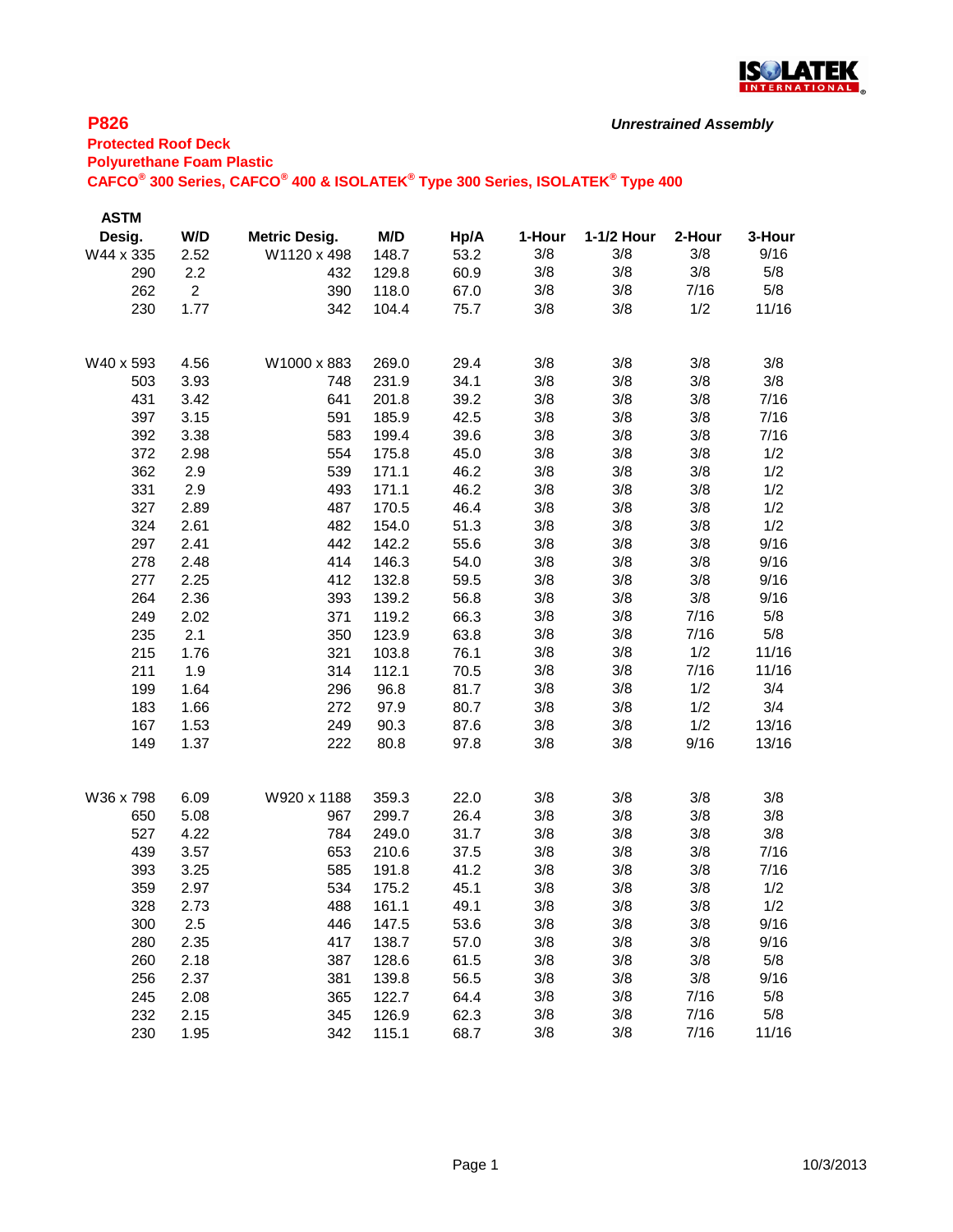

| <b>ASTM</b> |      |                      |       |       |        |            |        |        |
|-------------|------|----------------------|-------|-------|--------|------------|--------|--------|
| Desig.      | W/D  | <b>Metric Desig.</b> | M/D   | Hp/A  | 1-Hour | 1-1/2 Hour | 2-Hour | 3-Hour |
| W36 x 210   | 1.96 | W920 x 313           | 115.6 | 68.4  | 3/8    | 3/8        | 7/16   | 5/8    |
| 194         | 1.81 | 289                  | 106.8 | 74.0  | 3/8    | 3/8        | 7/16   | 11/16  |
| 182         | 1.72 | 271                  | 101.5 | 77.9  | 3/8    | 3/8        | 1/2    | 3/4    |
| 170         | 1.6  | 253                  | 94.4  | 83.7  | 3/8    | 3/8        | 1/2    | 3/4    |
| 160         | 1.51 | 238                  | 89.1  | 88.7  | 3/8    | 3/8        | 1/2    | 13/16  |
| 150         | 1.43 | 223                  | 84.4  | 93.7  | 3/8    | 3/8        | 9/16   | 13/16  |
| 135         | 1.29 | 201                  | 76.1  | 103.9 | 3/8    | 7/16       | 9/16   | 7/8    |
| W33 x 387   | 3.31 | W840 x 576           | 195.3 | 40.5  | 3/8    | 3/8        | 3/8    | 7/16   |
| 354         | 3.05 | 527                  | 180.0 | 43.9  | 3/8    | 3/8        | 3/8    | 1/2    |
| 318         | 2.77 | 473                  | 163.4 | 48.4  | 3/8    | 3/8        | 3/8    | 1/2    |
| 291         | 2.55 | 433                  | 150.5 | 52.5  | 3/8    | 3/8        | 3/8    | 9/16   |
| 263         | 2.33 | 392                  | 137.5 | 57.5  | 3/8    | 3/8        | 3/8    | 9/16   |
| 241         | 2.13 | 359                  | 125.7 | 62.9  | 3/8    | 3/8        | 7/16   | 5/8    |
| 221         | 1.97 | 329                  | 116.2 | 68.0  | 3/8    | 3/8        | 7/16   | 5/8    |
| 201         | 1.79 | 299                  | 105.6 | 74.9  | 3/8    | 3/8        | 7/16   | 11/16  |
| 169         | 1.7  | 251                  | 100.3 | 78.8  | 3/8    | 3/8        | 1/2    | 3/4    |
| 152         | 1.53 | 226                  | 90.3  | 87.6  | 3/8    | 3/8        | 1/2    | 13/16  |
| 141         | 1.43 | 210                  | 84.4  | 93.7  | 3/8    | 3/8        | 9/16   | 13/16  |
| 130         | 1.32 | 193                  | 77.9  | 101.5 | 3/8    | 3/8        | 9/16   | 7/8    |
| 118         | 1.21 | 176                  | 71.4  | 110.7 | 3/8    | 7/16       | 5/8    | 15/16  |
| W30 x 391   | 3.59 | W760 x 582           | 211.8 | 37.3  | 3/8    | 3/8        | 3/8    | 7/16   |
| 357         | 3.31 | 531                  | 195.3 | 40.5  | 3/8    | 3/8        | 3/8    | 7/16   |
| 326         | 3.05 | 484                  | 180.0 | 43.9  | 3/8    | 3/8        | 3/8    | 1/2    |
| 292         | 2.73 | 434                  | 161.1 | 49.1  | 3/8    | 3/8        | 3/8    | 1/2    |
| 261         | 2.46 | 389                  | 145.1 | 54.5  | 3/8    | 3/8        | 3/8    | 9/16   |
| 235         | 2.24 | 350                  | 132.2 | 59.8  | 3/8    | 3/8        | 3/8    | 5/8    |
| 211         | 2.01 | 314                  | 118.6 | 66.7  | 3/8    | 3/8        | 7/16   | 5/8    |
| 191         | 1.85 | 284                  | 109.2 | 72.4  | 3/8    | 3/8        | 7/16   | 11/16  |
| 173         | 1.66 | 257                  | 97.9  | 80.7  | 3/8    | 3/8        | 1/2    | 3/4    |
| 148         | 1.64 | 220                  | 96.8  | 81.7  | 3/8    | 3/8        | 1/2    | 3/4    |
| 132         | 1.47 | 196                  | 86.7  | 91.1  | 3/8    | 3/8        | 9/16   | 13/16  |
| 124         | 1.39 | 185                  | 82.0  | 96.4  | 3/8    | 3/8        | 9/16   | 13/16  |
| 116         | 1.3  | 173                  | 76.7  | 103.1 | 3/8    | 7/16       | 9/16   | 7/8    |
| 108         | 1.21 | 161                  | 71.4  | 110.7 | 3/8    | 7/16       | 5/8    | 15/16  |
| 99          | 1.12 | 147                  | 66.1  | 119.6 | 3/8    | 7/16       | 5/8    | 15/16  |
| 90          | 1.02 | 134                  | 60.2  | 131.4 | 3/8    | 1/2        | 11/16  | 1      |
| W27 x 539   | 5.08 | W690 x 802           | 299.7 | 26.4  | 3/8    | 3/8        | 3/8    | 3/8    |
| 368         | 3.64 | 548                  | 214.8 | 36.8  | 3/8    | 3/8        | 3/8    | 7/16   |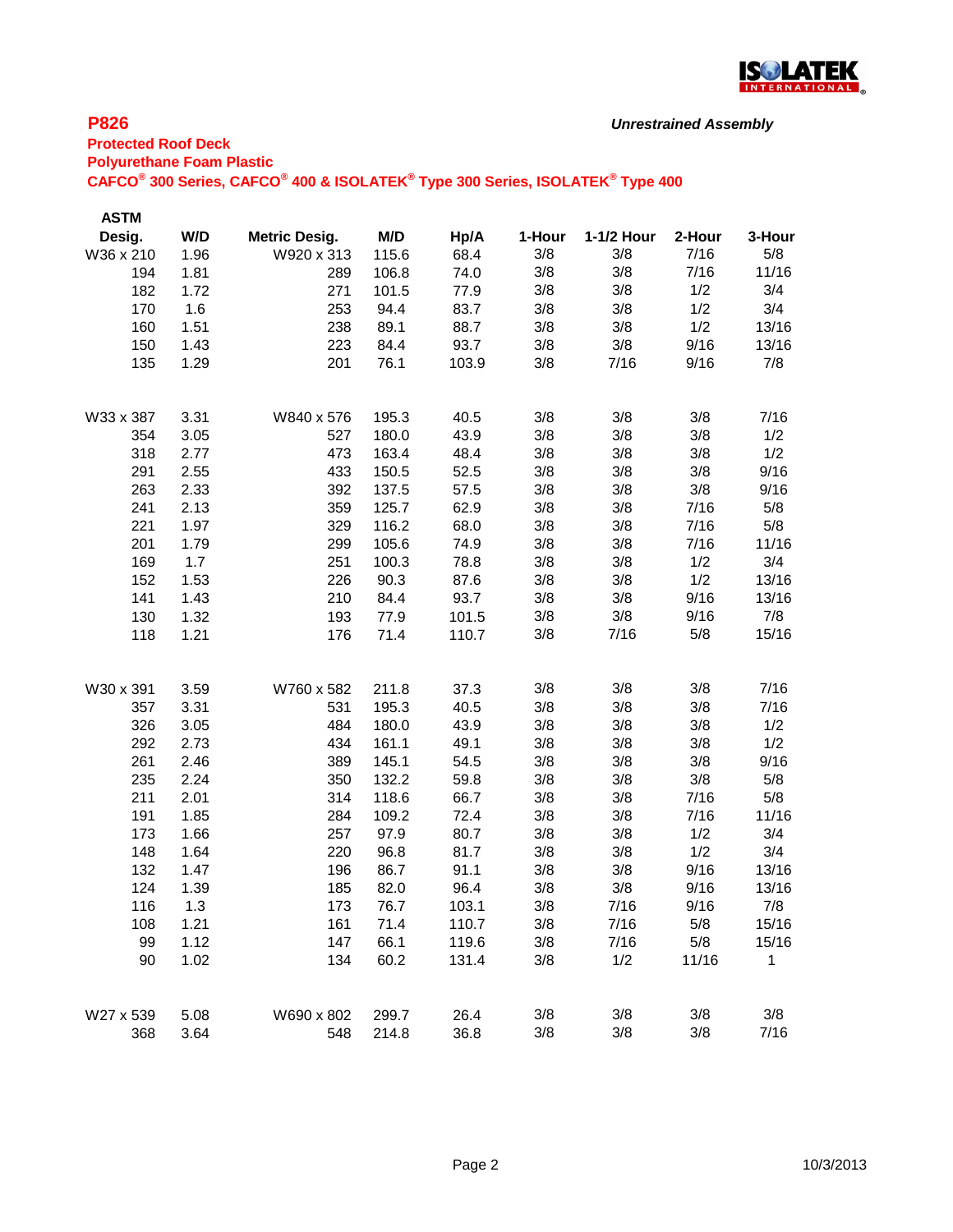

| <b>ASTM</b> |      |                      |       |       |        |            |        |              |
|-------------|------|----------------------|-------|-------|--------|------------|--------|--------------|
| Desig.      | W/D  | <b>Metric Desig.</b> | M/D   | Hp/A  | 1-Hour | 1-1/2 Hour | 2-Hour | 3-Hour       |
| W27 x 336   | 3.36 | W690 x 500           | 198.2 | 39.9  | 3/8    | 3/8        | 3/8    | 7/16         |
| 307         | 3.11 | 457                  | 183.5 | 43.1  | 3/8    | 3/8        | 3/8    | 7/16         |
| 281         | 2.86 | 418                  | 168.7 | 46.8  | 3/8    | 3/8        | 3/8    | 1/2          |
| 258         | 2.64 | 384                  | 155.8 | 50.8  | 3/8    | 3/8        | 3/8    | 1/2          |
| 235         | 2.43 | 350                  | 143.4 | 55.1  | 3/8    | 3/8        | 3/8    | 9/16         |
| 217         | 2.26 | 323                  | 133.3 | 59.3  | 3/8    | 3/8        | 3/8    | 9/16         |
| 194         | 2.03 | 289                  | 119.8 | 66.0  | 3/8    | 3/8        | 7/16   | 5/8          |
| 178         | 1.87 | 265                  | 110.3 | 71.6  | 3/8    | 3/8        | 7/16   | 11/16        |
| 161         | 1.7  | 240                  | 100.3 | 78.8  | 3/8    | 3/8        | 1/2    | 3/4          |
| 146         | 1.55 | 217                  | 91.5  | 86.4  | 3/8    | 3/8        | 1/2    | 3/4          |
| 129         | 1.56 | 192                  | 92.0  | 85.9  | 3/8    | 3/8        | 1/2    | 3/4          |
| 114         | 1.39 | 170                  | 82.0  | 96.4  | 3/8    | 3/8        | 9/16   | 13/16        |
| 102         | 1.24 | 152                  | 73.2  | 108.1 | 3/8    | 7/16       | 5/8    | 7/8          |
| 94          | 1.15 | 140                  | 67.9  | 116.5 | 3/8    | 7/16       | 5/8    | 15/16        |
| 84          | 1.03 | 125                  | 60.8  | 130.1 | 3/8    | 1/2        | 11/16  | 1            |
| W24 x 370   | 3.98 | W610 x 551           | 234.8 | 33.7  | 3/8    | 3/8        | 3/8    | 3/8          |
| 335         | 3.66 | 498                  | 215.9 | 36.6  | 3/8    | 3/8        | 3/8    | 7/16         |
| 306         | 3.37 | 455                  | 198.8 | 39.8  | 3/8    | 3/8        | 3/8    | 7/16         |
| 279         | 3.11 | 415                  | 183.5 | 43.1  | 3/8    | 3/8        | 3/8    | 7/16         |
| 250         | 2.81 | 372                  | 165.8 | 47.7  | 3/8    | 3/8        | 3/8    | 1/2          |
| 229         | 2.6  | 341                  | 153.4 | 51.5  | 3/8    | 3/8        | 3/8    | 1/2          |
| 207         | 2.36 | 307                  | 139.2 | 56.8  | 3/8    | 3/8        | 3/8    | 9/16         |
| 192         | 2.2  | 285                  | 129.8 | 60.9  | 3/8    | 3/8        | 3/8    | 5/8          |
| 176         | 2.03 | 262                  | 119.8 | 66.0  | 3/8    | 3/8        | 7/16   | 5/8          |
| 162         | 1.88 | 241                  | 110.9 | 71.3  | 3/8    | 3/8        | 7/16   | 11/16        |
| 146         | 1.7  | 217                  | 100.3 | 78.8  | 3/8    | 3/8        | 1/2    | 3/4          |
| 131         | 1.54 | 195                  | 90.9  | 87.0  | 3/8    | 3/8        | 1/2    | 3/4          |
| 117         | 1.38 | 174                  | 81.4  | 97.1  | 3/8    | 3/8        | 9/16   | 13/16        |
| 104         | 1.24 | 155                  | 73.2  | 108.1 | 3/8    | 7/16       | 5/8    | 7/8          |
| 103         | 1.4  | 153                  | 82.6  | 95.7  | 3/8    | 3/8        | 9/16   | 13/16        |
| 94          | 1.28 | 140                  | 75.5  | 104.7 | 3/8    | 7/16       | 9/16   | 7/8          |
| 84          | 1.15 | 125                  | 67.9  | 116.5 | 3/8    | 7/16       | 5/8    | 15/16        |
| 76          | 1.05 | 113                  | 62.0  | 127.6 | 3/8    | 7/16       | 11/16  | $\mathbf{1}$ |
| 68          | 0.94 | 101                  | 55.5  | 142.5 | 3/8    | 1/2        | 11/16  | $1 - 1/16$   |
| 62          | 0.93 | 92                   | 54.9  | 144.1 | 3/8    | 1/2        | 11/16  | $1 - 1/16$   |
| 55          | 0.82 | 82                   | 48.4  | 163.4 | 7/16   | 9/16       | 3/4    | $1 - 3/16$   |
| W21 x 201   | 2.5  | W530 x 300           | 147.5 | 53.6  | 3/8    | 3/8        | 3/8    | 9/16         |
| 182         | 2.28 | 272                  | 134.5 | 58.8  | 3/8    | 3/8        | 3/8    | 9/16         |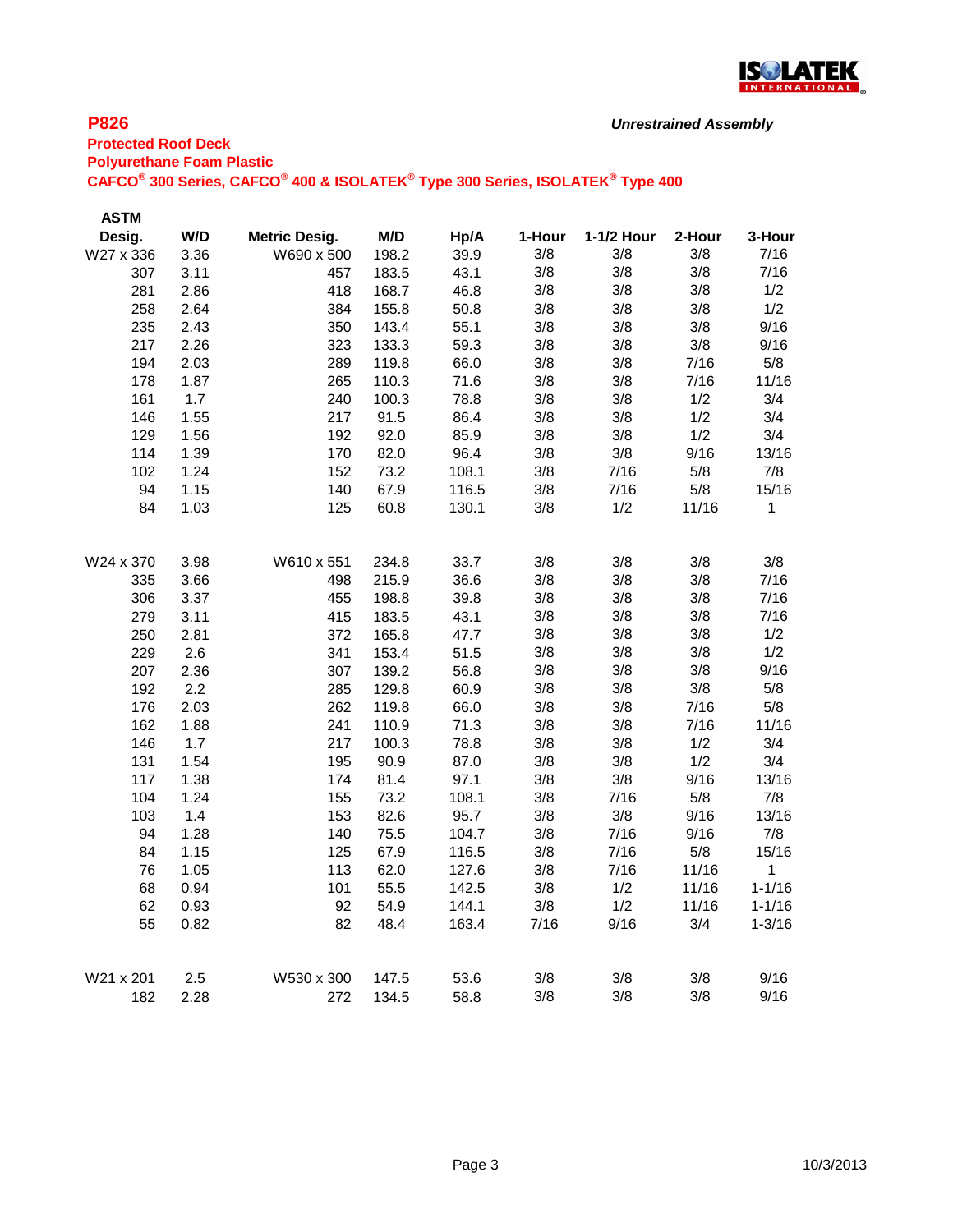

| <b>ASTM</b> |      |                      |       |       |        |            |        |              |
|-------------|------|----------------------|-------|-------|--------|------------|--------|--------------|
| Desig.      | W/D  | <b>Metric Desig.</b> | M/D   | Hp/A  | 1-Hour | 1-1/2 Hour | 2-Hour | 3-Hour       |
| W21 x 166   | 2.09 | W530 x 248           | 123.3 | 64.1  | 3/8    | 3/8        | 7/16   | 5/8          |
| 147         | 1.87 | 219                  | 110.3 | 71.6  | 3/8    | 3/8        | 7/16   | 11/16        |
| 132         | 1.68 | 196                  | 99.1  | 79.8  | 3/8    | 3/8        | 1/2    | 3/4          |
| 122         | 1.57 | 182                  | 92.6  | 85.3  | 3/8    | 3/8        | 1/2    | 3/4          |
| 111         | 1.43 | 165                  | 84.4  | 93.7  | 3/8    | 3/8        | 9/16   | 13/16        |
| 101         | 1.3  | 150                  | 76.7  | 103.1 | 3/8    | 7/16       | 9/16   | 7/8          |
| 93          | 1.4  | 138                  | 82.6  | 95.7  | 3/8    | 3/8        | 9/16   | 13/16        |
| 83          | 1.26 | 123                  | 74.3  | 106.3 | 3/8    | 7/16       | 9/16   | 7/8          |
| 73          | 1.11 | 109                  | 65.5  | 120.7 | 3/8    | 7/16       | 5/8    | 15/16        |
| 68          | 1.04 | 101                  | 61.4  | 128.8 | 3/8    | 1/2        | 11/16  | 1            |
| 62          | 0.95 | 92                   | 56.1  | 141.0 | 3/8    | 1/2        | 11/16  | $1 - 1/16$   |
| 57          | 0.95 | 85                   | 56.1  | 141.0 | 3/8    | 1/2        | 11/16  | $1 - 1/16$   |
| 55          | 0.85 | 82                   | 50.2  | 157.6 | 7/16   | 1/2        | 3/4    | $1 - 1/8$    |
| 50          | 0.83 | 74                   | 49.0  | 161.4 | 7/16   | 9/16       | 3/4    | $1 - 1/8$    |
| 48          | 0.75 | 72                   | 44.3  | 178.6 | 7/16   | 9/16       | 13/16  | $1 - 3/16$   |
| 44          | 0.74 | 66                   | 43.7  | 181.1 | 7/16   | 9/16       | 13/16  | $1 - 1/4$    |
|             |      |                      |       |       |        |            |        |              |
| W18 x 175   | 2.46 | W460 x 260           | 145.1 | 54.5  | 3/8    | 3/8        | 3/8    | 9/16         |
| 158         | 2.24 | 235                  | 132.2 | 59.8  | 3/8    | 3/8        | 3/8    | 5/8          |
| 143         | 2.05 | 213                  | 121.0 | 65.4  | 3/8    | 3/8        | 7/16   | 5/8          |
| 130         | 1.88 | 193                  | 110.9 | 71.3  | 3/8    | 3/8        | 7/16   | 11/16        |
| 119         | 1.72 | 177                  | 101.5 | 77.9  | 3/8    | 3/8        | 1/2    | 3/4          |
| 106         | 1.55 | 158                  | 91.5  | 86.4  | 3/8    | 3/8        | 1/2    | 3/4          |
| 97          | 1.42 | 144                  | 83.8  | 94.4  | 3/8    | 3/8        | 9/16   | 13/16        |
| 86          | 1.27 | 128                  | 74.9  | 105.5 | 3/8    | 7/16       | 9/16   | 7/8          |
| 76          | 1.13 | 113                  | 66.7  | 118.6 | 3/8    | 7/16       | 5/8    | 15/16        |
| 71          | 1.22 | 106                  | 72.0  | 109.8 | 3/8    | 7/16       | 5/8    | 15/16        |
| 65          | 1.13 | 97                   | 66.7  | 118.6 | 3/8    | 7/16       | 5/8    | 15/16        |
| 60          | 1.04 | 89                   | 61.4  | 128.8 | 3/8    | 1/2        | 11/16  | 1            |
| 55          | 0.96 | 82                   | 56.6  | 139.6 | 3/8    | 1/2        | 11/16  | $1 - 1/16$   |
| 50          | 0.88 | 74                   | 51.9  | 152.3 | 7/16   | 1/2        | 3/4    | $1 - 1/8$    |
| 46          | 0.87 | 68                   | 51.3  | 154.0 | 7/16   | 1/2        | 3/4    | $1 - 1/8$    |
| 40          | 0.76 | 60                   | 44.8  | 176.3 | 7/16   | 9/16       | 13/16  | $1 - 3/16$   |
| 35          | 0.67 | 52                   | 39.5  | 200.0 | 1/2    | 5/8        | 7/8    | $1 - 5/16$   |
|             |      |                      |       |       |        |            |        |              |
| W16 x 100   | 1.59 | W410 x 149           | 93.8  | 84.3  | 3/8    | 3/8        | 1/2    | 3/4          |
| 89          | 1.43 | 132                  | 84.4  | 93.7  | 3/8    | 3/8        | 9/16   | 13/16        |
| $77$        | 1.25 | 114                  | 73.8  | 107.2 | 3/8    | 7/16       | 9/16   | 7/8          |
| 67          | 1.09 | 100                  | 64.3  | 122.9 | 3/8    | 7/16       | 5/8    | $\mathbf{1}$ |
| 57          | 1.09 | 85                   | 64.3  | 122.9 | 3/8    | 7/16       | 5/8    | 1            |
| 50          | 0.96 | 74                   | 56.6  | 139.6 | 3/8    | 1/2        | 11/16  | $1 - 1/16$   |
| 45          | 0.87 | 67                   | 51.3  | 154.0 | 7/16   | 1/2        | 3/4    | $1 - 1/8$    |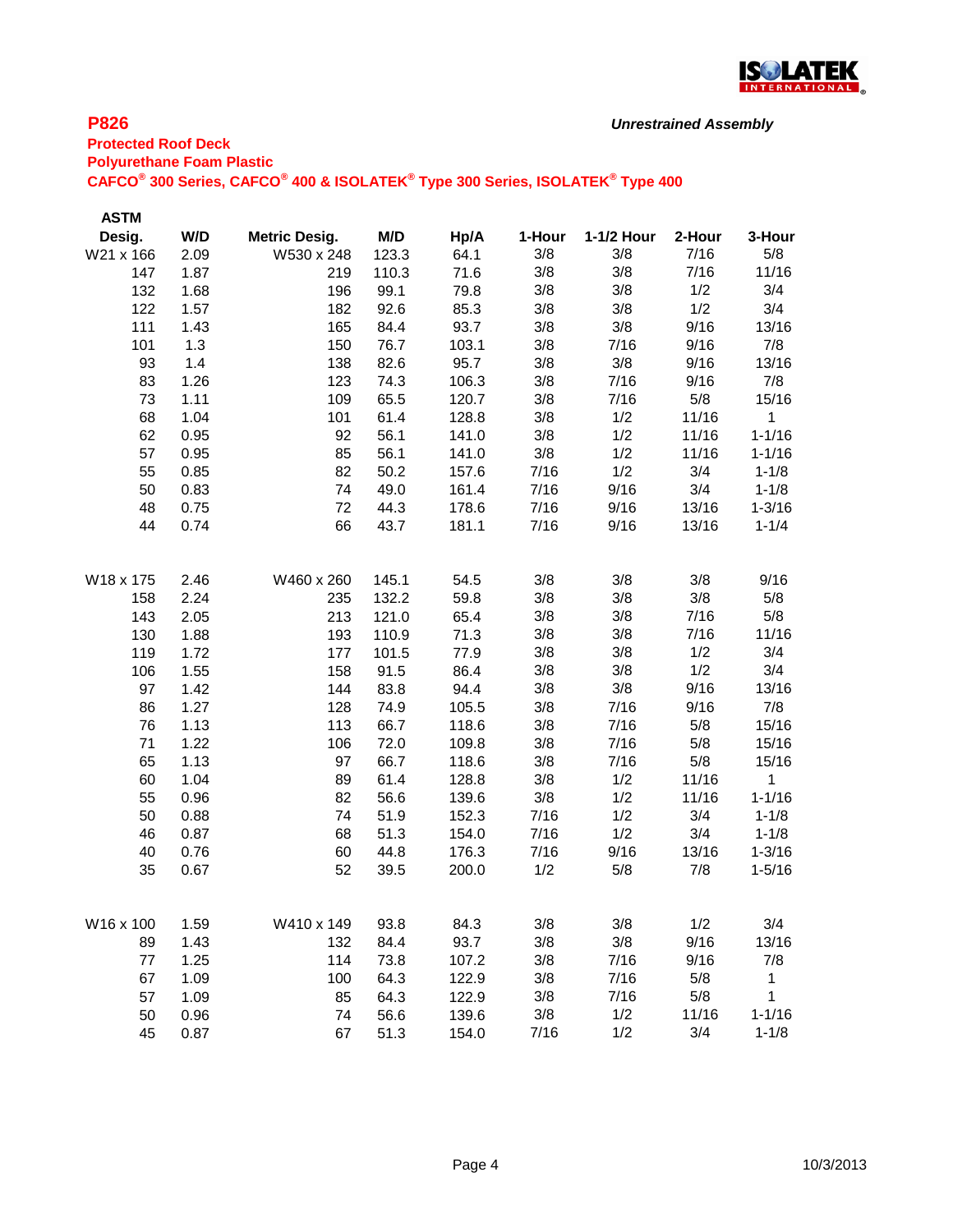

| <b>ASTM</b> |      |                      |       |       |        |            |        |              |
|-------------|------|----------------------|-------|-------|--------|------------|--------|--------------|
| Desig.      | W/D  | <b>Metric Desig.</b> | M/D   | Hp/A  | 1-Hour | 1-1/2 Hour | 2-Hour | 3-Hour       |
| W16 x 40    | 0.78 | W410 x 60            | 46.0  | 171.8 | 7/16   | 9/16       | 13/16  | $1 - 3/16$   |
| 36          | 0.7  | 53                   | 41.3  | 191.4 | 7/16   | 9/16       | 13/16  | $1 - 1/4$    |
| 31          | 0.66 | 46                   | 38.9  | 203.0 | 1/2    | 5/8        | 7/8    | $1 - 5/16$   |
| 26          | 0.55 | 39                   | 32.5  | 243.6 | 1/2    | 11/16      | 15/16  | $1 - 7/16$   |
| W14 x 808   | 8.75 | W360 x 1202          | 516.3 | 15.3  | 3/8    | 3/8        | 3/8    | 3/8          |
| 730         | 8.08 | 1086                 | 476.7 | 16.6  | 3/8    | 3/8        | 3/8    | 3/8          |
| 665         | 7.49 | 990                  | 441.9 | 17.9  | 3/8    | 3/8        | 3/8    | 3/8          |
| 605         | 6.96 | 900                  | 410.6 | 19.3  | 3/8    | 3/8        | 3/8    | 3/8          |
| 550         | 6.43 | 818                  | 379.4 | 20.8  | 3/8    | 3/8        | 3/8    | 3/8          |
| 500         | 5.95 | 744                  | 351.1 | 22.5  | 3/8    | 3/8        | 3/8    | 3/8          |
| 455         | 5.53 | 677                  | 326.3 | 24.2  | 3/8    | 3/8        | 3/8    | 3/8          |
| 426         | 5.21 | 634                  | 307.4 | 25.7  | 3/8    | 3/8        | 3/8    | 3/8          |
| 398         | 4.93 | 592                  | 290.9 | 27.2  | 3/8    | 3/8        | 3/8    | 3/8          |
| 370         | 4.63 | 551                  | 273.2 | 28.9  | 3/8    | 3/8        | 3/8    | 3/8          |
| 342         | 4.32 | 509                  | 254.9 | 31.0  | 3/8    | 3/8        | 3/8    | 3/8          |
| 311         | 3.98 | 463                  | 234.8 | 33.7  | 3/8    | 3/8        | 3/8    | 3/8          |
| 283         | 3.66 | 421                  | 215.9 | 36.6  | 3/8    | 3/8        | 3/8    | 7/16         |
| 257         | 3.36 | 382                  | 198.2 | 39.9  | 3/8    | 3/8        | 3/8    | 7/16         |
| 233         | 3.08 | 347                  | 181.7 | 43.5  | 3/8    | 3/8        | 3/8    | 7/16         |
| 211         | 2.81 | 314                  | 165.8 | 47.7  | 3/8    | 3/8        | 3/8    | 1/2          |
| 193         | 2.6  | 287                  | 153.4 | 51.5  | 3/8    | 3/8        | 3/8    | 1/2          |
| 176         | 2.38 | 262                  | 140.4 | 56.3  | 3/8    | 3/8        | 3/8    | 9/16         |
| 159         | 2.16 | 237                  | 127.4 | 62.0  | 3/8    | 3/8        | 7/16   | 5/8          |
| 145         | 1.99 | 216                  | 117.4 | 67.3  | 3/8    | 3/8        | 7/16   | 5/8          |
| 132         | 1.89 | 196                  | 111.5 | 70.9  | 3/8    | 3/8        | 7/16   | 11/16        |
| 120         | 1.71 | 179                  | 100.9 | 78.4  | 3/8    | 3/8        | 1/2    | 3/4          |
| 109         | 1.57 | 162                  | 92.6  | 85.3  | 3/8    | 3/8        | 1/2    | 3/4          |
| 99          | 1.43 | 147                  | 84.4  | 93.7  | 3/8    | 3/8        | 9/16   | 13/16        |
| 90          | 1.31 | 134                  | 77.3  | 102.3 | 3/8    | 7/16       | 9/16   | 7/8          |
| 82          | 1.45 | 122                  | 85.6  | 92.4  | 3/8    | 3/8        | 9/16   | 13/16        |
| 74          | 1.32 | 110                  | 77.9  | 101.5 | 3/8    | 3/8        | 9/16   | 7/8          |
| 68          | 1.22 | 101                  | 72.0  | 109.8 | 3/8    | 7/16       | 5/8    | 15/16        |
| 61          | 1.1  | 91                   | 64.9  | 121.8 | 3/8    | 7/16       | 5/8    | $\mathbf{1}$ |
| 53          | 1.06 | 79                   | 62.5  | 126.4 | 3/8    | 7/16       | 11/16  | 1            |
| 48          | 0.97 | 72                   | 57.2  | 138.1 | 3/8    | 1/2        | 11/16  | $1 - 1/16$   |
| 43          | 0.87 | 64                   | 51.3  | 154.0 | 7/16   | 1/2        | 3/4    | $1 - 1/8$    |
| 38          | 0.8  | 57                   | 47.2  | 167.5 | 7/16   | 9/16       | 3/4    | $1 - 3/16$   |
| 34          | 0.72 | 51                   | 42.5  | 186.1 | 7/16   | 9/16       | 13/16  | $1 - 1/4$    |
| 30          | 0.64 | 45                   | 37.8  | 209.3 | 1/2    | 5/8        | 7/8    | $1 - 5/16$   |
| 26          | 0.62 | 39                   | 36.6  | 216.1 | 1/2    | 5/8        | 7/8    | $1 - 5/16$   |
| 22          | 0.53 | 33                   | 31.3  | 252.8 | 1/2    | 11/16      | 15/16  | $1 - 7/16$   |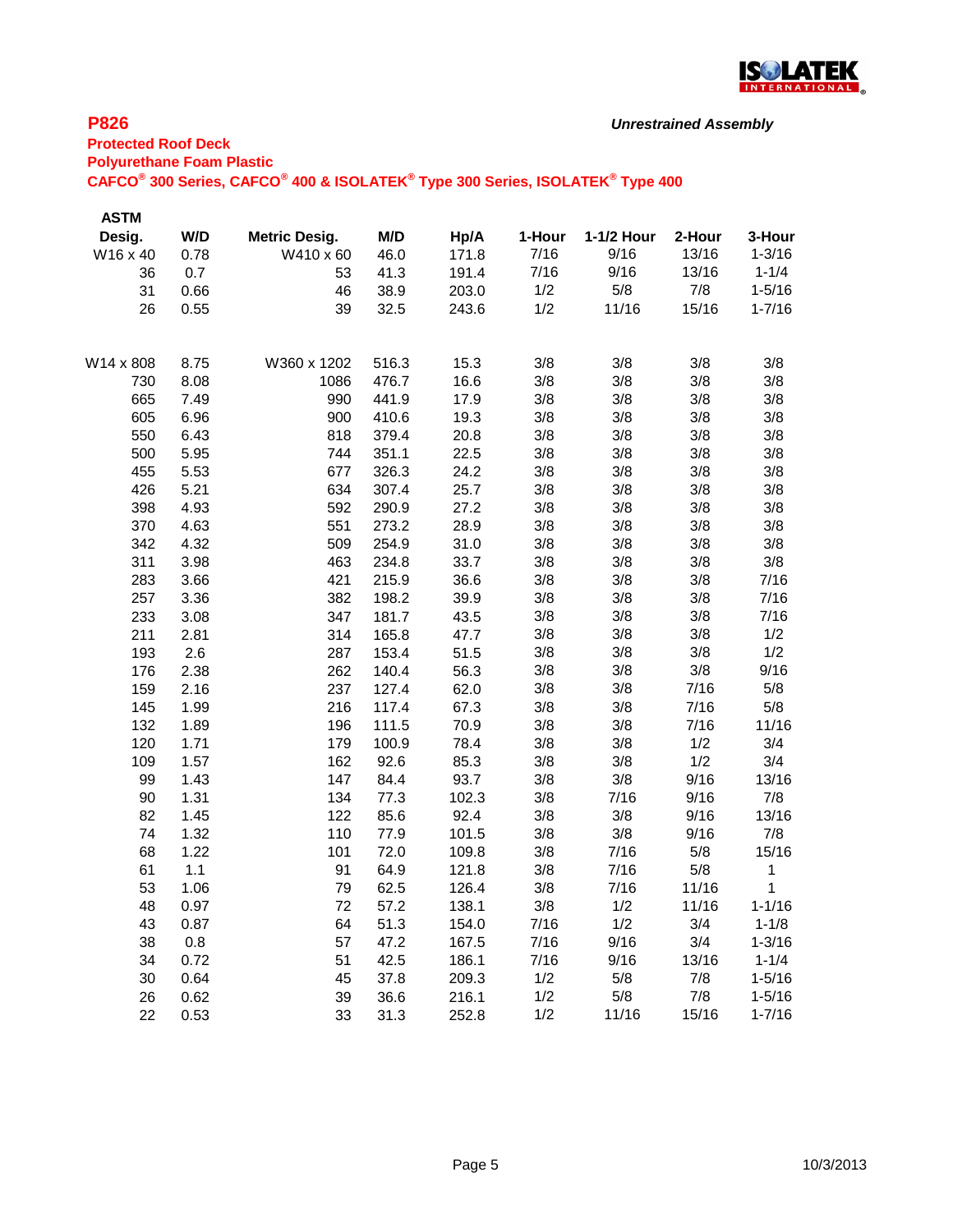

| <b>ASTM</b> |                |                      |       |       |        |            |            |            |
|-------------|----------------|----------------------|-------|-------|--------|------------|------------|------------|
| Desig.      | W/D            | <b>Metric Desig.</b> | M/D   | Hp/A  | 1-Hour | 1-1/2 Hour | 2-Hour     | 3-Hour     |
| W12 x 336   | 4.85           | W310 x 500           | 286.2 | 27.6  | 3/8    | 3/8        | 3/8        | 3/8        |
| 305         | 4.49           | 454                  | 264.9 | 29.8  | 3/8    | 3/8        | 3/8        | 3/8        |
| 279         | 4.19           | 415                  | 247.2 | 32.0  | 3/8    | 3/8        | 3/8        | 3/8        |
| 252         | 3.84           | 375                  | 226.6 | 34.9  | 3/8    | 3/8        | 3/8        | 3/8        |
| 230         | 3.55           | 342                  | 209.5 | 37.7  | 3/8    | 3/8        | 3/8        | 7/16       |
| 210         | 3.27           | 313                  | 192.9 | 41.0  | 3/8    | 3/8        | 3/8        | 7/16       |
| 190         | $\mathfrak{B}$ | 283                  | 177.0 | 44.7  | 3/8    | 3/8        | 3/8        | 1/2        |
| 170         | 2.72           | 253                  | 160.5 | 49.3  | 3/8    | 3/8        | 3/8        | 1/2        |
| 152         | 2.45           | 225                  | 144.6 | 54.7  | 3/8    | 3/8        | 3/8        | 9/16       |
| 136         | 2.23           | 202                  | 131.6 | 60.1  | 3/8    | 3/8        | 3/8        | 5/8        |
| 120         | 1.99           | 179                  | 117.4 | 67.3  | 3/8    | 3/8        | 7/16       | 5/8        |
| 106         | 1.77           | 158                  | 104.4 | 75.7  | 3/8    | 3/8        | 1/2        | 11/16      |
| 96          | 1.61           | 143                  | 95.0  | 83.2  | 3/8    | 3/8        | 1/2        | 3/4        |
| 87          | 1.47           | 129                  | 86.7  | 91.1  | 3/8    | 3/8        | 9/16       | 13/16      |
| 79          | 1.34           | 117                  | 79.1  | 100.0 | 3/8    | 3/8        | 9/16       | 7/8        |
| 72          | 1.23           | 107                  | 72.6  | 108.9 | 3/8    | 7/16       | 5/8        | 7/8        |
| 65          | 1.11           | 97                   | 65.5  | 120.7 | 3/8    | 7/16       | 5/8        | 15/16      |
| 58          | 1.1            | 86                   | 64.9  | 121.8 | 3/8    | 7/16       | 5/8        | 1          |
| 53          | 1.02           | 79                   | 60.2  | 131.4 | 3/8    | 1/2        | 11/16      | 1          |
| 50          | 1.06           | 74                   | 62.5  | 126.4 | 3/8    | 7/16       | 11/16      | 1          |
| 45          | 0.97           | 67                   | 57.2  | 138.1 | 3/8    | 1/2        | 11/16      | $1 - 1/16$ |
| 40          | 0.86           | 60                   | 50.7  | 155.8 | 7/16   | 1/2        | 3/4        | $1 - 1/8$  |
| 35          | 0.81           | 52                   | 47.8  | 165.4 | 7/16   | 9/16       | 3/4        | $1 - 3/16$ |
| 30          | 0.69           | 45                   | 40.7  | 194.2 | 7/16   | 9/16       | 13/16      | $1 - 1/4$  |
| 26          | 0.61           | 39                   | 36.0  | 219.6 | 1/2    | 5/8        | 7/8        | $1 - 3/8$  |
| 22          | 0.62           | 33                   | 36.6  | 216.1 | 1/2    | 5/8        | 7/8        | $1 - 5/16$ |
| 19          | 0.54           | 28                   | 31.9  | 248.1 | 1/2    | 11/16      | 15/16      | $1 - 7/16$ |
| 16          | 0.45           | 24                   | 26.6  | 297.7 | 9/16   | 11/16      | 1          | $1 - 9/16$ |
| 14          | 0.4            | 21                   | 23.6  | 335.0 | 9/16   | 3/4        | $1 - 1/16$ | $1 - 5/8$  |
| W10 x 112   | 2.17           | W250 x 167           | 128.0 | 61.7  | 3/8    | 3/8        | 7/16       | 5/8        |
| 100         | 1.97           | 149                  | 116.2 | 68.0  | 3/8    | 3/8        | 7/16       | 5/8        |
| 88          | 1.74           | 131                  | 102.7 | 77.0  | 3/8    | 3/8        | 1/2        | 11/16      |
| 77          | 1.54           | 115                  | 90.9  | 87.0  | 3/8    | 3/8        | 1/2        | 3/4        |
| 68          | 1.38           | 101                  | 81.4  | 97.1  | 3/8    | 3/8        | 9/16       | 13/16      |
| 60          | 1.22           | 89                   | 72.0  | 109.8 | 3/8    | 7/16       | 5/8        | 15/16      |
| 54          | 1.11           | 80                   | 65.5  | 120.7 | 3/8    | 7/16       | 5/8        | 15/16      |
| 49          | 1.01           | 73                   | 59.6  | 132.7 | 3/8    | 1/2        | 11/16      | 1          |
| 45          | 1.06           | 67                   | 62.5  | 126.4 | 3/8    | 7/16       | 11/16      | 1          |
| 39          | 0.92           | 58                   | 54.3  | 145.6 | 3/8    | 1/2        | 11/16      | $1 - 1/16$ |
| 33          | 0.78           | 49                   | 46.0  | 171.8 | 7/16   | 9/16       | 13/16      | $1 - 3/16$ |
| 30          | $0.8\,$        | 45                   | 47.2  | 167.5 | 7/16   | 9/16       | 3/4        | $1 - 3/16$ |